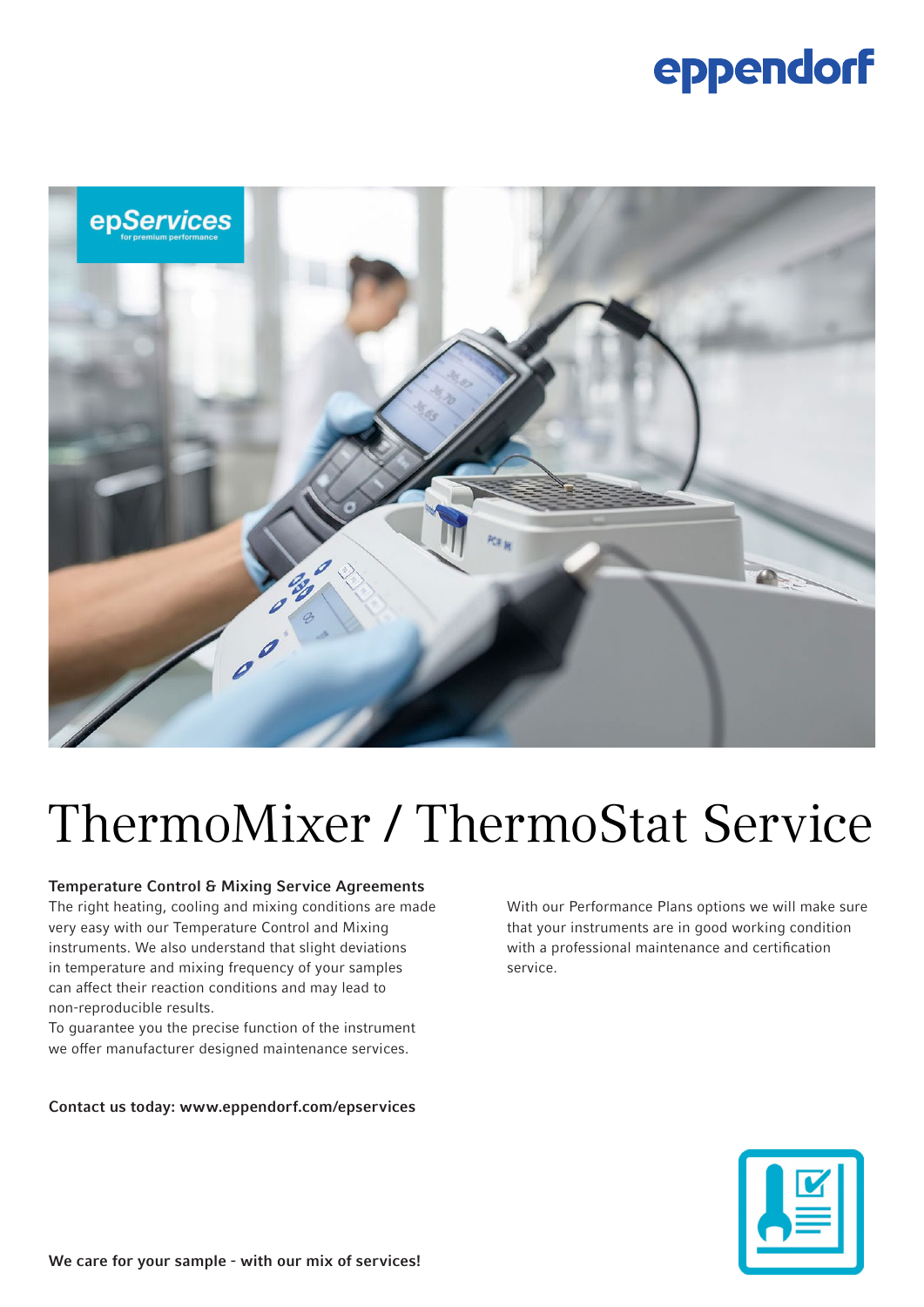## eppendorf

### Temperature Control and Mixing Service Agreements

| <b>Service Operation</b>                                                                                                             | <b>Advanced Care</b>                                     | <b>Premium Care</b>                       | <b>Extended Warranty</b><br>Plus          |
|--------------------------------------------------------------------------------------------------------------------------------------|----------------------------------------------------------|-------------------------------------------|-------------------------------------------|
| Order Number <sup>^</sup>                                                                                                            | 0082100325                                               | 0082100320                                | 0082100345                                |
| <b>Checks and Maintenance</b>                                                                                                        |                                                          |                                           |                                           |
| Cleaning of housing                                                                                                                  | J                                                        | J                                         |                                           |
| Visual check of housing                                                                                                              |                                                          |                                           |                                           |
| Visual check of plate holder                                                                                                         |                                                          | J                                         |                                           |
| Cleaning of accessories                                                                                                              |                                                          |                                           |                                           |
| Visual check of accessories                                                                                                          |                                                          | J                                         |                                           |
| <b>Functional Check</b>                                                                                                              |                                                          |                                           |                                           |
| LED, display and keyboard check                                                                                                      | $\sqrt{ }$                                               | J                                         | J                                         |
| Functional check with service functions                                                                                              |                                                          |                                           |                                           |
| Check of SmartBlock or exchangeable thermoblock detection                                                                            | J                                                        | J                                         |                                           |
| Check of mixing, heating, cooling and vortexing*                                                                                     |                                                          |                                           |                                           |
| Check of ThermoTop detection                                                                                                         |                                                          |                                           |                                           |
| Check of timer                                                                                                                       | $\sqrt{ }$                                               |                                           |                                           |
| Verifcation of speed & temperature**                                                                                                 |                                                          |                                           |                                           |
| <b>Software</b>                                                                                                                      |                                                          |                                           |                                           |
| Evaluation of stored data                                                                                                            | $\sqrt{2}$                                               | J                                         | J                                         |
| <b>Documentation</b>                                                                                                                 |                                                          |                                           |                                           |
| Check List provided                                                                                                                  | √                                                        | √                                         |                                           |
| Dated service sticker to confirm Eppendorf service                                                                                   |                                                          |                                           |                                           |
| <b>Supporting Information</b>                                                                                                        |                                                          |                                           |                                           |
| Contract period                                                                                                                      | One year                                                 | One year                                  | One year                                  |
| Number of routine preventive services included                                                                                       | One                                                      | One                                       | One                                       |
| Cost of repairs/parts replacement outside scope of<br>preventive maintenance visit (where Eppendorf product warranty<br>has expired) | 20% discount on all<br>parts, labour<br>and travel costs | Includes all parts,<br>labour, and travel | Includes all parts,<br>labour, and travel |

^ Additional travel charges may apply for non-metro services. \* Without measurement. \*\* Maximum 2 blocks. Additional blocks will be charged separately.